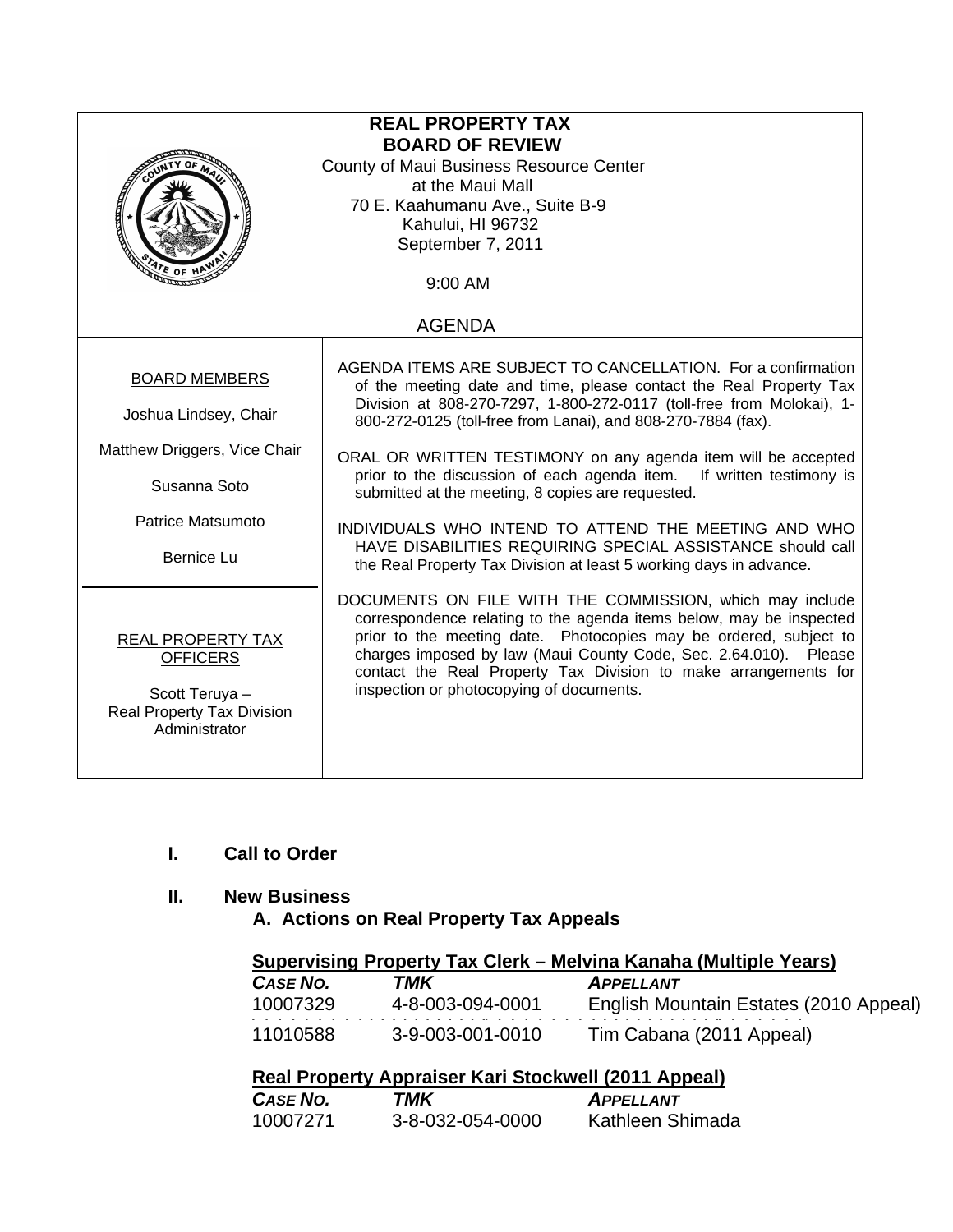## **Real Property Appraiser Kyle Shimizu (2011 Appeal)**

| CASE NO. | TMK              | <b>APPELLANT</b>     |
|----------|------------------|----------------------|
| 11010387 | 4-9-007-136-0000 | Dionisio John Rabbon |

## **Real Property Appraiser Joshua Po'oahui (Multiple Years)**

| CASE NO. | TMK              | <b>APPELLANT</b>               |
|----------|------------------|--------------------------------|
| 10007863 | 3-9-001-136-0023 | Gina Wheelwright (2010 Appeal) |
| 10007900 | 3-9-009-021-0079 | Gina Wheelwright (2010 Appeal) |
| 11010296 | 3-9-002-134-0015 | Gary/Susan Crase (2011 Appeal) |

#### **Real Property Appraiser Joy Makua (Multiple Years)**

| CASE NO. | TMK              | <b>APPELLANT</b> |
|----------|------------------|------------------|
| 11010575 | 4-2-002-001-0000 | Napili Kai, Ltd. |
| 11010583 | 4-2-002-015-0000 | Napili Kai, Ltd. |
| 11010584 | 4-3-002-026-0000 | Napili Kai, Ltd. |
| 11010619 | 4-3-002-027-0000 | Napili Kai, Ltd. |
| 11010480 | 4-3-002-028-0000 | Napili Kai, Ltd. |

#### **Real Property Appraiser Sandra Kuniyoshi (2009 Appeals)**

| CASE NO. | <b>TMK</b>       | <b>APPELLANT</b>           |
|----------|------------------|----------------------------|
| 09003459 | 3-9-002-106-0000 | Sava Ilin Trust            |
| 09003453 | 3-9-002-107-0000 | Sava Ilin Trust            |
| 09002753 | 3-9-004-004-0386 | <b>Miller Family Trust</b> |
| 09002743 | 3-9-004-005-0127 | Kim/Kee                    |
| 09003255 | 3-9-004-081-0067 | Endean 2005 Trust          |
| 09002909 | 3-9-004-081-0096 | Yacyna/Zentner             |
| 09003133 | 3-9-030-033-0000 | Edgar A. Tharpe, III       |

## **Real Property Appraiser Wes Yoshioka (Multiple Years)**

|                  | <b>APPELLANT</b>                                   |
|------------------|----------------------------------------------------|
|                  | Kenneth C. Zielinski                               |
|                  | Dennis/Jo Carolyn Hipp                             |
| 4-9-001-024-0000 | Castle & Cooke Resorts, LLC                        |
| 4-9-018-002-0000 | Castle & Cooke Resorts, LLC                        |
| 4-9-016-061-0000 | William/Maura Korbin                               |
| 4-4-014-013-0000 | Richard A. Nelson                                  |
| 4-4-017-019-0000 | Thomas Gilligan                                    |
| 5-1-003-006-0041 | Dana/Pamela Bedard (2009 Appeal)                   |
| 4-4-011-127-0000 | Jeffrey S. Berger                                  |
| 4-9-017-020-0006 | Karl O. Hynes, Sr.                                 |
| 4-9-021-004-0015 | <b>Lynn Thomas Trotter</b>                         |
| 4-9-021-004-0014 | Delatore Family Trust (2010 Appeal)                |
| 4-4-016-010-0000 | CNTL, LLC                                          |
| 4-4-018-013-0000 | Peter Mazula                                       |
| 4-4-019-017-0000 | Paul N. Winkler                                    |
| 4-4-019-079-0000 | Leonard P. Gomes, Jr.                              |
|                  | <b>TMK</b><br>4-4-011-052-0000<br>4-4-012-041-0000 |